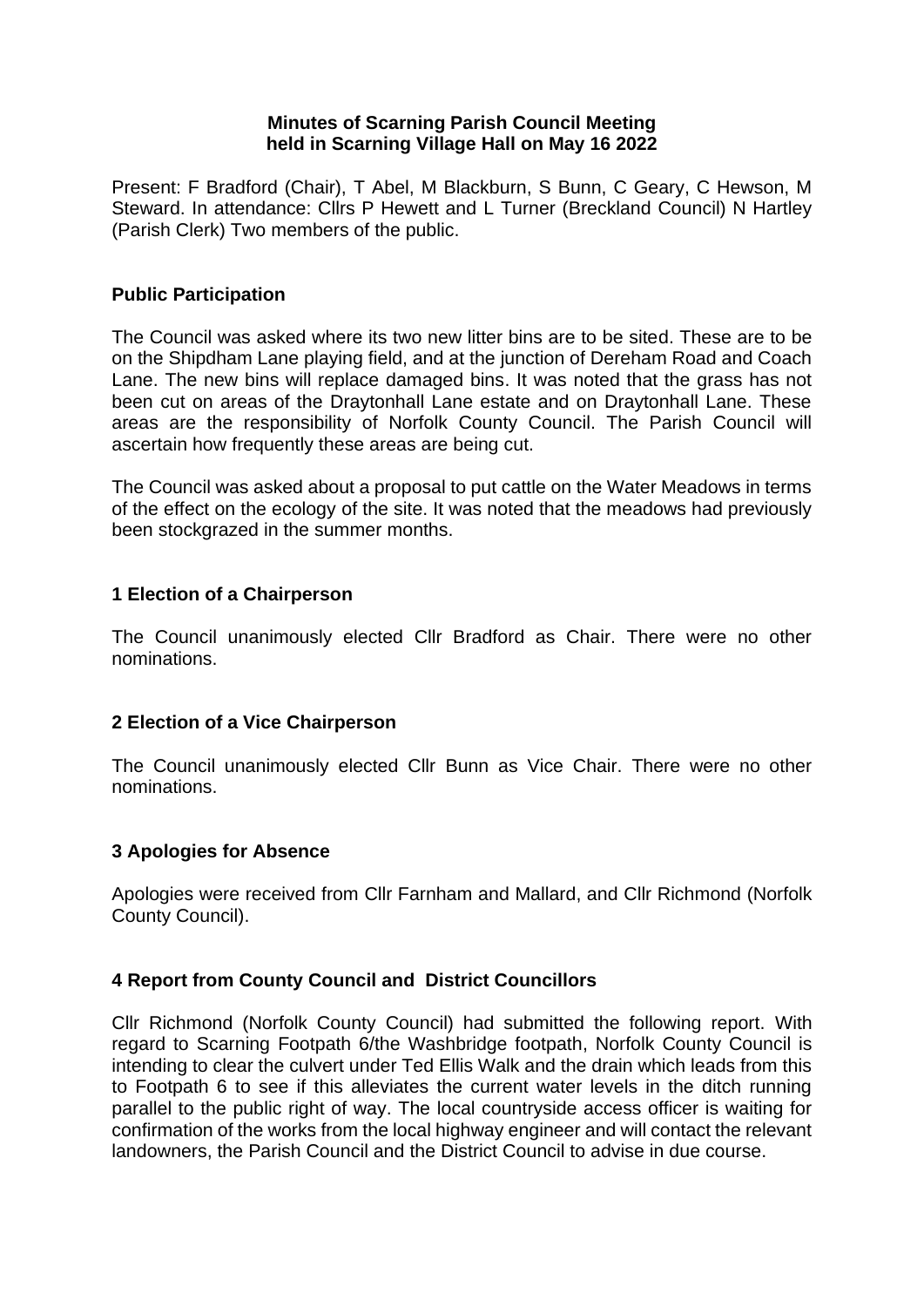Cllr Turner asked if the vice chair of Shipdham Parish Council could attend the next Parish Council meeting to widen her experience. The Parish Council has no objection to this.

## **5 Declarations of Interest**

None.

## **6 Minutes**

It was **RESOLVED** to approve and sign the minutes of the meeting held on April 11 2022 as a true and accurate record.

#### **7 Matters Arising**

Cllr Abel said the outdoor table tennis table will be installed soon at the Blackthorn Drive play area.

## **8 Planning**

Breckland Council decisions

7 Miller Close 3PL/2022/0254/HOU Two storey side extension and front porch Two storey approved

## **9 Finance**

9.1 The following payments were approved in accordance with the Budget:-

N Hartley, clerk's salary (April 2022), £826.05 N Hartley, clerk's salary (May 2022 - payment date to change), £826.05 BHIB, insurance premium, £672.45 Scarning Village Hall, annual running cost of defibrillator, £52 C Farnham, reimbursement for cost of temporary licence for Jubilee event, £21 Wendling Village Hall, hire for first aid training for Jubilee volunteers, £60 Priority Care Training Services Ltd, first aid training for Jubilee volunteers, £250 Earth Anchors, two litter bins (Shipdham Lane playing field and the junction of Dereham Road/Coach Lane), £489.60

9.2 Internal Control Officer's report

Cllr Farnham was unable to attend the meeting, but sent a report to councillors confirming that he had carried out his checks and everything was in order.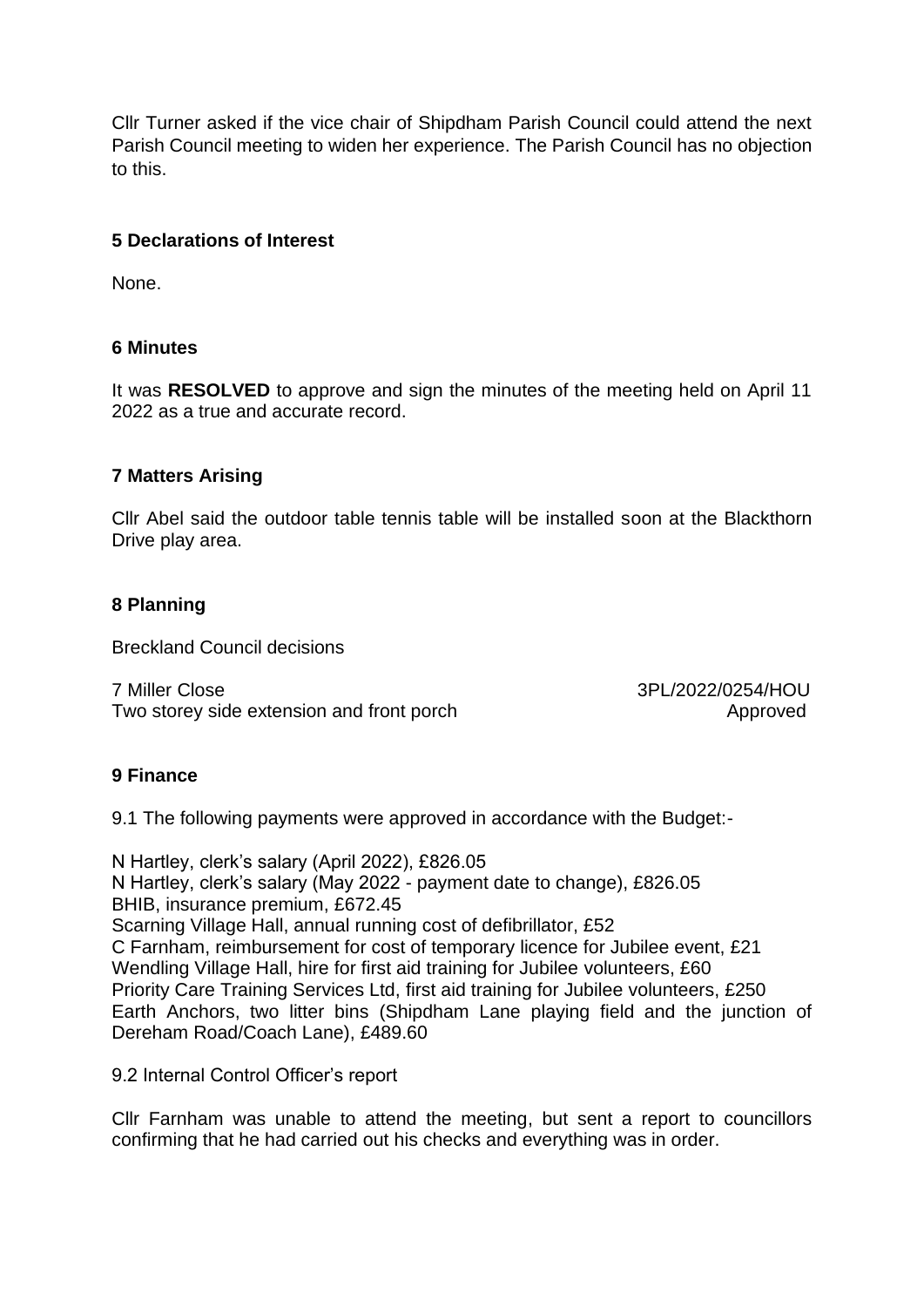## 9.3 Appointment of new signatories to the Council's accounts

The Internal Control Officer had suggested that the Council might wish to add new signatories to ease the pressure on individual councillors and for fraud prevention. The current signatories are Cllrs Bradford, Bunn and Steward, and the clerk. It was **RESOLVED** that the clerk will continue to set the payments online and one of the three councillors will confirm the payments.

## **10 Unaudited Accounts to 31 March 2022**

It was **RESOLVED** to approve the Council's accounts to 31 March 2022.

## **11 Annual Return**

It was **RESOLVED** to complete and sign the Annual Return.

## **12 Clerk's Report**

A copy of the Clerk's report is attached to the minutes.

## **13 Scarning Fuel Allotment Charity**

The Parish Council is the Sole Trustee of the Fuel Allotment charity. The charity's balances at 31 March 2022 were Deposit account £1,361.03 and Current account £39.49. There were no grant applications over the course of the year. The charity's income from rents was £50.

# **14 Appointment of an Internal Control Officer**

It was **RESOLVED** to appoint Cllr Farnham as the Council's Internal Control Officer.

## **15 Appointment of Council representatives to Scarning Playing Field Committee**

It was **RESOLVED** to appoint Cllrs Abel and Farnham as the Council's representatives to Scarning Playing Field Committee

## **16 Appointment of a Council representative to Scarning United Charities**

It was **RESOLVED** to appoint Cllr Abel as the Council's representative to Scarning United Charities.

## **17 Appointment of a Council representative to the Seckar Trust**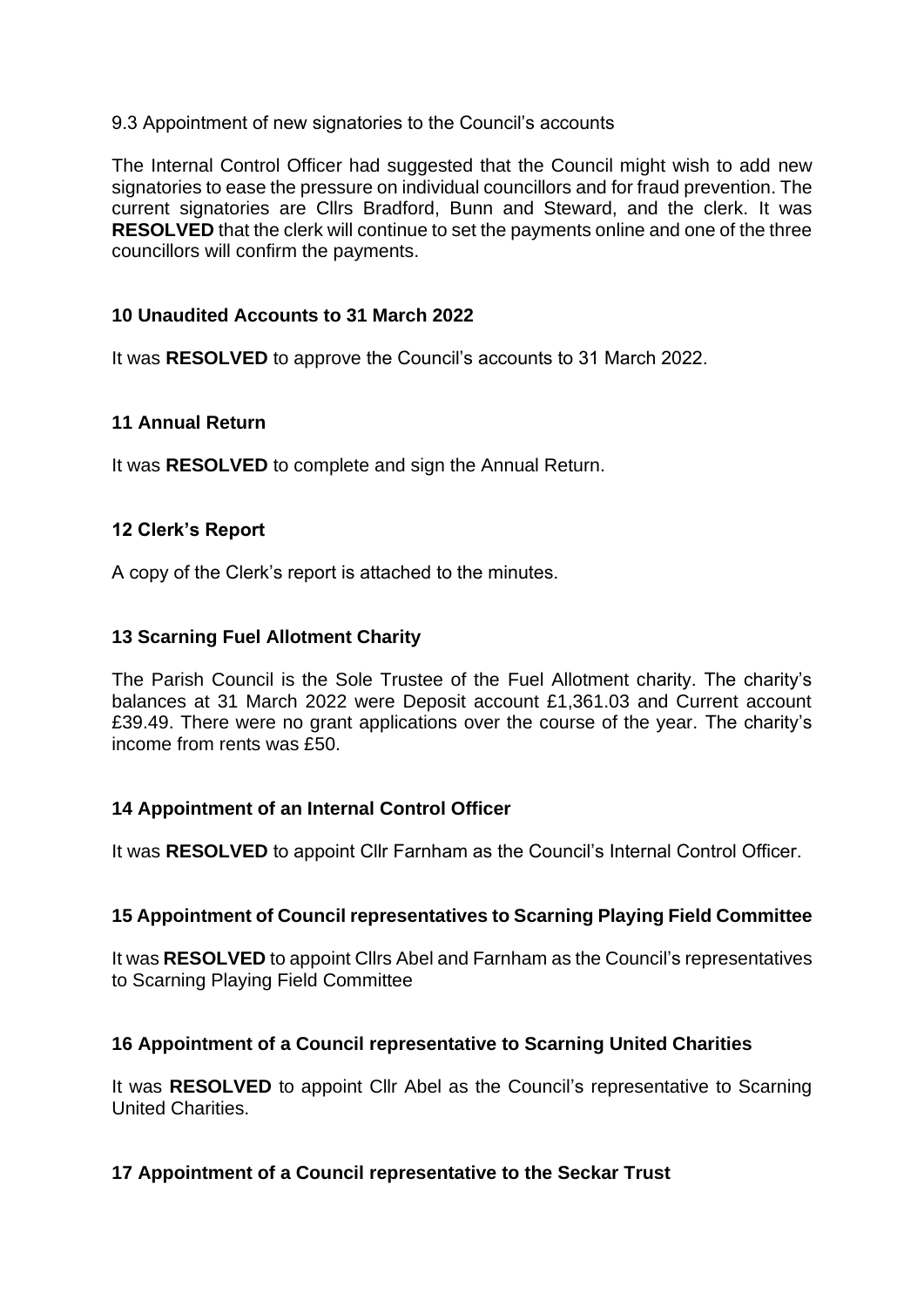It was **RESOLVED** to appoint the parish clerk as the Council's representative to the Seckar Trust.

## **18 Appointment of the Council's Staff Committee**

It was **RESOLVED** to appoint Cllrs Bradford and Bunn as the Council's Staff **Committee.** 

## **19 Appointment of the Council's Budget sub committee**

It was **RESOLVED** to appoint Cllrs Bradford, Bunn and Geary to the Council's Budget sub committee.

#### **20 Appointment of the Council's Water Meadows sub committee**

It was **RESOLVED** to appoint Cllrs Bradford, Bunn, Mallard and Steward as the Council's Water Meadows sub committee

#### **21 Lease of Scarning Water Meadows**

Cllr Bradford noted there was a difference in how Scarning Parish Council viewed the terms of its lease of the Water Meadows site and how Breckland Council (as the Parish Council's landlord) viewed those same terms. It was Breckland Council's assertion that if there is no mention of an item in the lease then that item is deemed to be included in the lease. If there is mention of it, then that item could be excluded. The lease makes no mention of tree maintenance. Breckland Council's understanding is that the Parish Council is responsible for tree maintenance.

Cllr Bradford noted that the Parish Council could continue with the existing lease and be responsible for the trees until such time as an organisation such as Norfolk Wildlife Trust took over responsibility for the site. Or the Parish Council could curtail the lease.

Cllr Steward noted that when it signed the lease the Parish Council had never agreed to be responsible for tree maintenance.

It was agreed that the Parish Council could not pay the ongoing costs of tree maintenance. It was **RESOLVED** by a unanimous vote to terminate the lease with Breckland Council and to renegotiate the lease of the two play areas (at Blackthorn Drive and Ted Ellis Walk).

The Parish Council will need to agree with Breckland Council what happens to the assets it owns on the part of the site which henceforth it will no longer lease.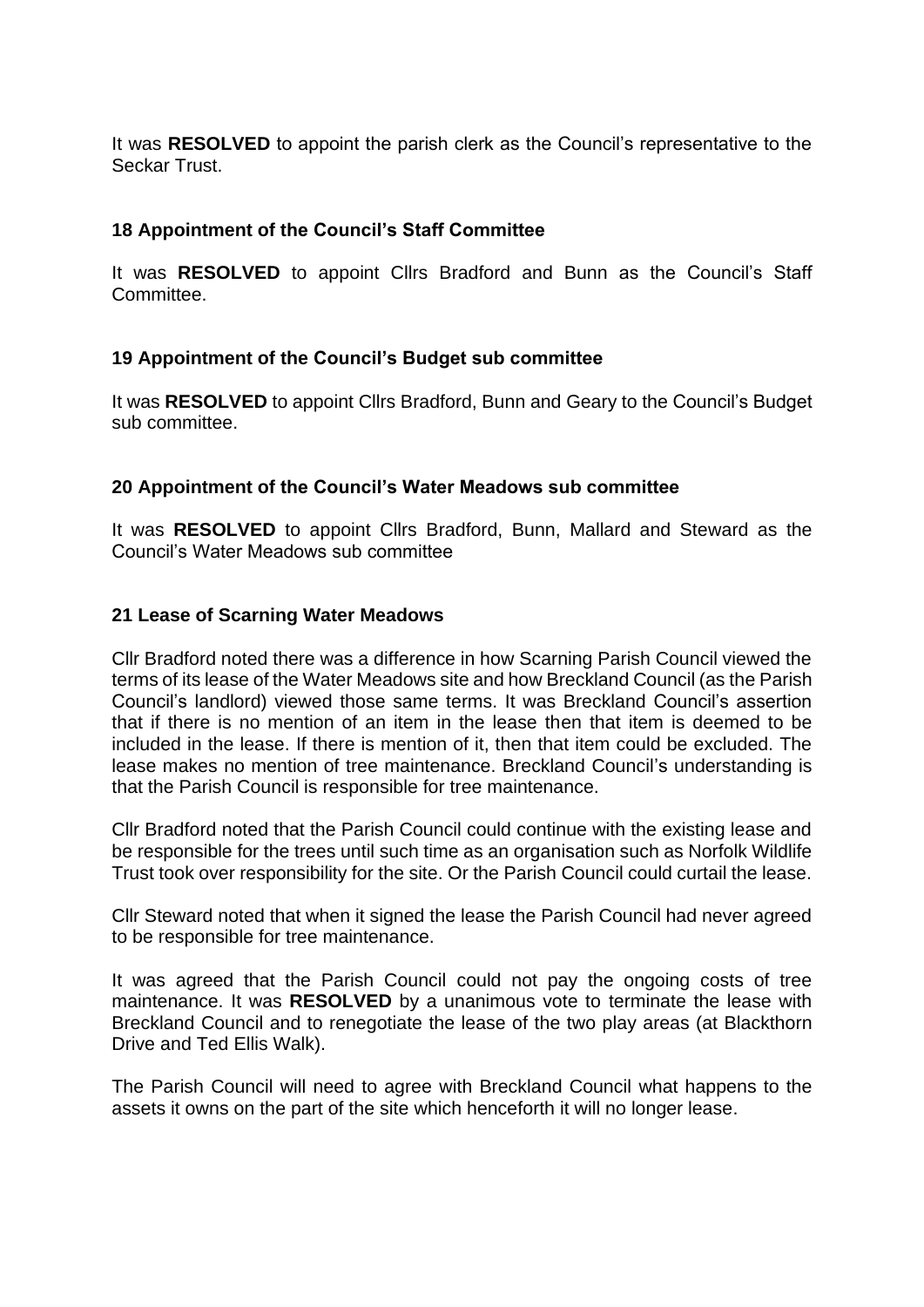## **22 Grant Funding Proposal for new play equipment on the Blackthorn Drive playing field**

The Council discussed the funds it has budgeted for the maintenance of the Water Meadows site, specifically the areas it will no longer lease. It was **RESOLVED** by a unanimous vote to apportion these funds toward the purchase of new play equipment on the Blackthorn Drive playing field and to apply for grant funding toward the purchase of equipment.

## **23 Appointment of a contractor to cut Lucy's Meadow and the main meadows in 2022**

As the Parish Council had surrendered the lease, it was **RESOLVED** that it did not need to appoint a contractor.

## **24 Initial Proposal regarding fencing and grazing on Scarning Water Meadows**

As the Parish Council had surrendered the lease, it was **RESOLVED** that it did not need to make a decision regarding this.

## **25 Tenancy of the former Highway Surveyors Land at Daffy Green**

It was noted that the Council has delivered the tenant letters regarding the lease. The clerk and councillors will continue to try to contact the tenant as no answer had been received.

## **26 Rent Review of the former Highway Surveyors Land at Daffy Green**

It was noted that the Council can only increase its rent by no more than 8% pa. It was **RESOLVED** to increase the rent of the former Highway Surveyors Land at Daffy Green from £5pa to £5.40pa.

## **27 Rent Review of the Council's land at Scarning Fen (Fir Acre)**

On the same basis, it was **RESOLVED** to increase the rent of the Council's land at Fir Acre to £5.40pa.

## **28 Rent Review of the former Broadway Allotments**

On the same basis, it was **RESOLVED** to increase the rent of the former Broadway Allotments to £336.03pa.

## **29 Rent Review of the Shipdham Lane playing field**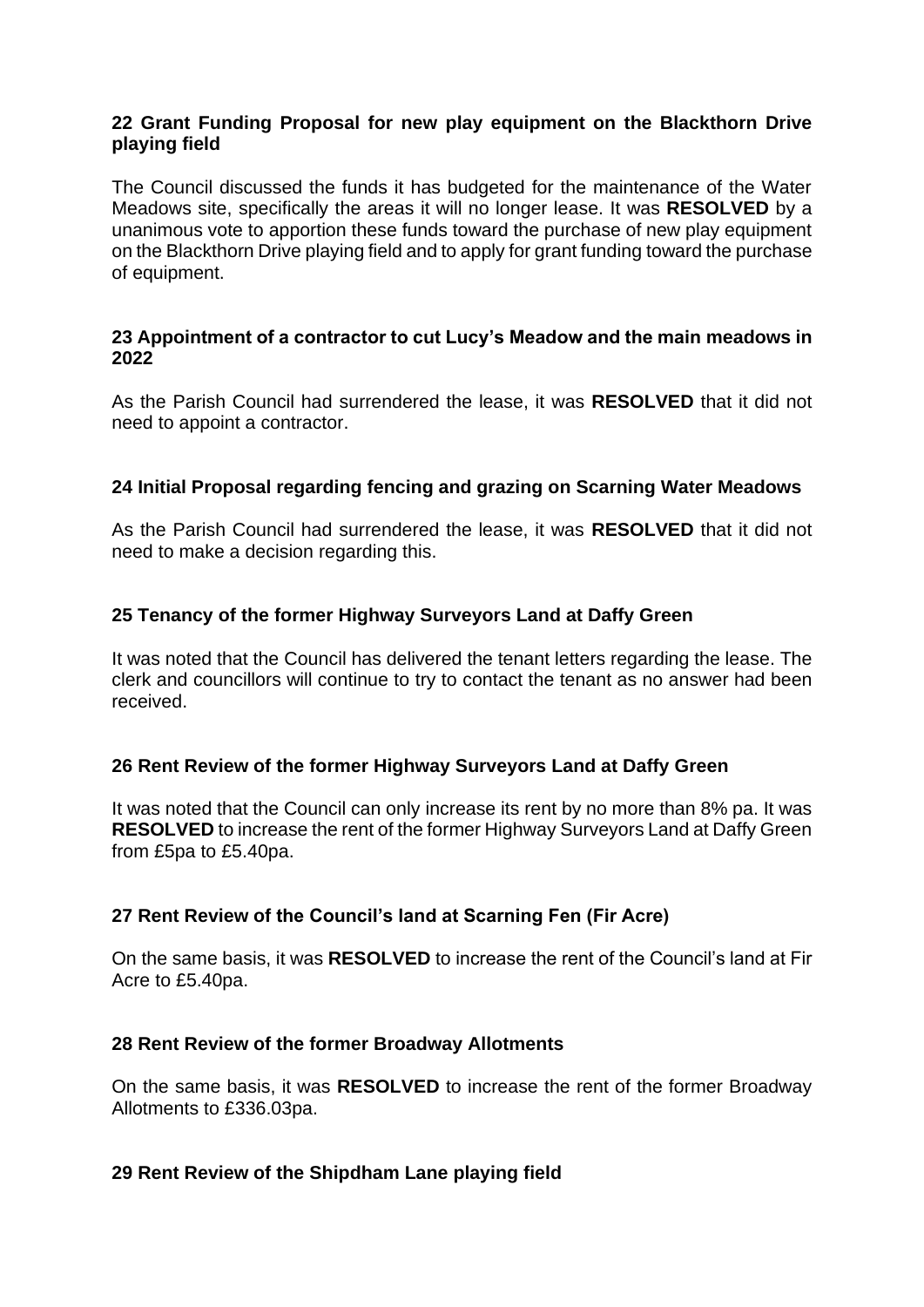It was noted that the Shipdham lane playing field (currently £0.05pa) was an agreed peppercorn rent. The Council therefore **RESOLVED** not to increase the annual rent.

## **30 Former Highway Surveyors Land at Chapel Lane**

On the same basis, it was noted that the Parish Council should review the rent again on the former Highway Surveyors land at Chapel Lane. It was **RESOLVED** to increase the rent to £10.80pa. The Council will ask the former tenant if he wishes to renew the lease on this basis.

## **31 Update on the Jubilee 2022**

Cllr Blackburn noted that the First Aid course for the Jubilee volunteers is being held shortly. She noted the costs of the Jubilee will be less than the budgeted amount. She asked for donations to the tombola and noted that the proceeds of the tombola will be returned to the Parish Council. She noted the Jubilee is not a fundraiser. She asked for more volunteers.

Cllr Abel noted that he and Cllr Farnham are putting up the Beacon shortly. He said that TBL Concrete had kindly donated the concrete.

## **32 Request for funding for flowers in the Council's flower boxes**

It was **RESOLVED** to spend up to £25 per box on flowers, total £75.

## **33 Community Car Scheme for Scarning**

The Council considered the idea of a Community Car Scheme. The difficulty of attracting a sufficient number of drivers was noted, together with the low rate paid for mileage. Cllr Turner offered to speak with the Portfolio Holder at Breckland Council to look again at Community Transport.

## **34 Filming the Council's meetings**

The Council had been asked if its meetings could be made available by livestreaming online. It was **RESOLVED** to screen the July meeting on Zoom. The Council will run this as a test and assess the results. Members of the public watching on Zoom will not be able to participate in the meeting.

## **35 Donation to the Red Cross**

It was **RESOLVED** to match the Village Hall's contribution of £130 to the Ukraine by making the same payment to the Red Cross.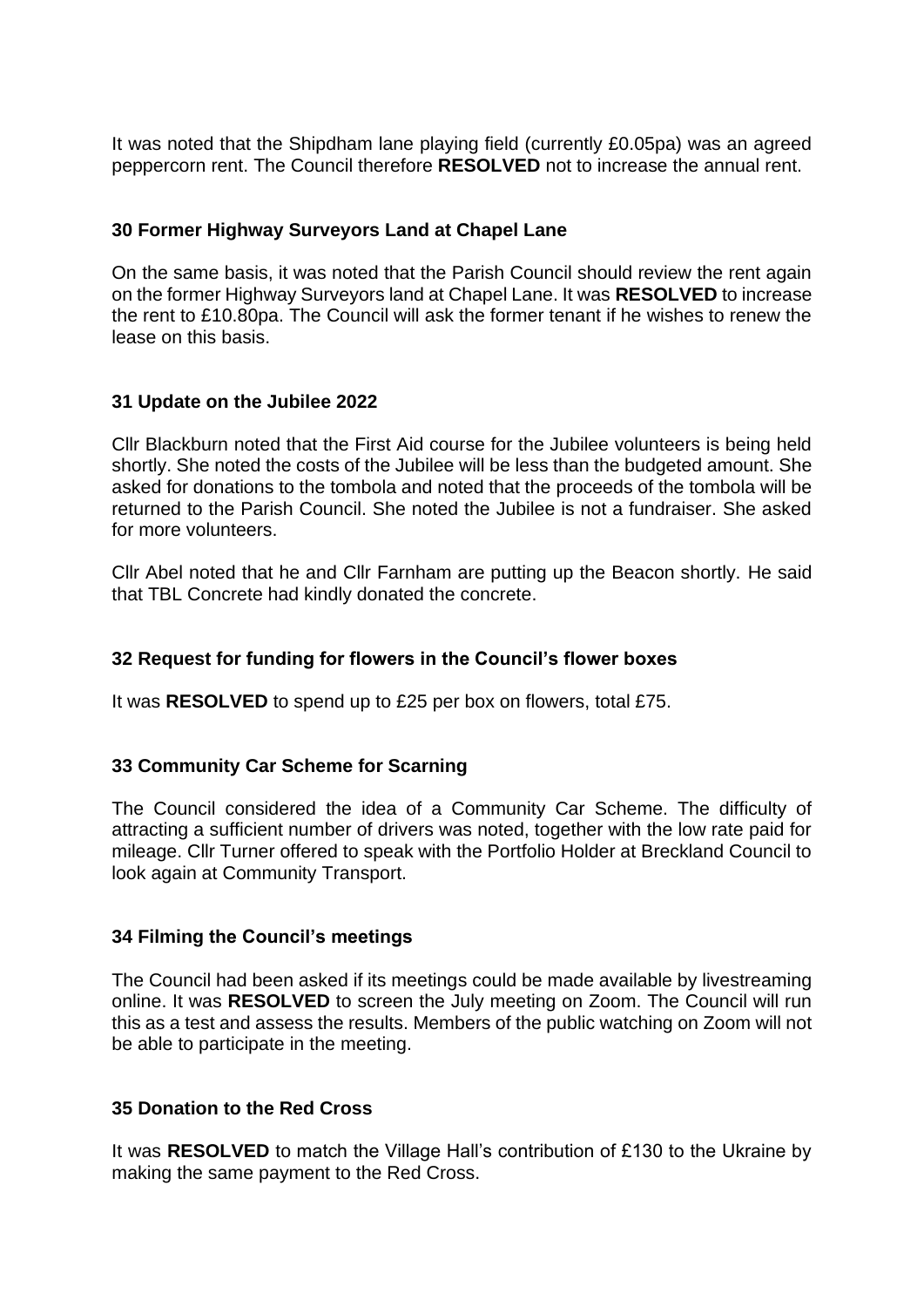## **36 Items for inclusion in the next agenda**

Cllr Mallard's update on her proposal for a Youth Group

The parish's public footpaths

# **37 Next Parish Council meeting**

The next Parish Council meeting will be in the Village Hall at 7.30pm on 20 June.

## **The meeting was closed to the public**

Pursuant to section 1 (2) of the Public Bodies (Admission to Meetings) Act 1960, it was **RESOLVED** that, because of the confidential nature of the business transacted, the public were asked to leave the meeting so that the Council could discuss the clerk's annual appraisal.

## **38 Clerk's Appraisal**

The Council discussed the clerk's appraisal, which had been carried out by the Staff Committee. It was **RESOLVED** that the clerk will take his full holiday entitlement each year and that the smaller tasks he has been undertaking on behalf of the Council henceforth will be advertised in the beacon or other publication. It was **RESOLVED** to purchase a designated Parish Council mobile phone and to state the number on the Council's website, together with the clerk's working hours. It was **RESOLVED** to award the clerk a payrise of 3%.

There being no further business, the meeting was closed at 9.20pm